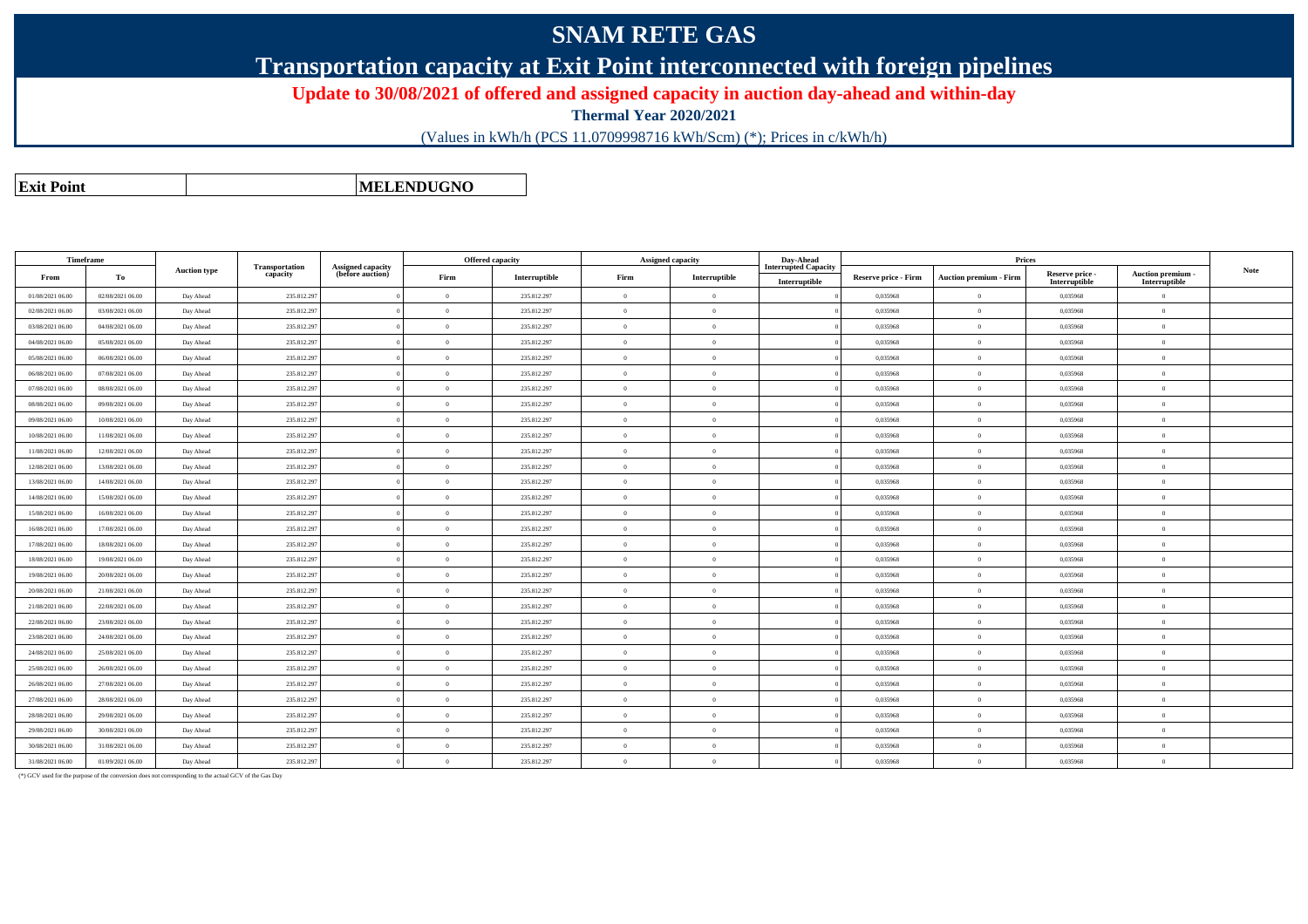## **SNAM RETE GAS**

**Transportation capacity at Exit Point interconnected with foreign pipelines**

**Update to 30/08/2021 of offered and assigned capacity in auction day-ahead and within-day**

**Thermal Year 2020/2021**

(Values in Scm/day (15° C; 1,01325 bar); Prices in c/Scm)

|  | <b>Exit Point</b> |
|--|-------------------|
|  |                   |

**MELENDUGNO**

|                  | Timeframe        |                     |                                   |                                              | <b>Offered capacity</b> |               |                | <b>Assigned capacity</b> |                                              | Prices               |                               |                                  |                                    |             |
|------------------|------------------|---------------------|-----------------------------------|----------------------------------------------|-------------------------|---------------|----------------|--------------------------|----------------------------------------------|----------------------|-------------------------------|----------------------------------|------------------------------------|-------------|
| From             | To               | <b>Auction type</b> | <b>Transportation</b><br>capacity | <b>Assigned capacity</b><br>(before auction) | Firm                    | Interruptible | Firm           | Interruptible            | <b>Interrupted Capacity</b><br>Interruptible | Reserve price - Firm | <b>Auction premium - Firm</b> | Reserve price -<br>Interruptible | Auction premium -<br>Interruptible | <b>Note</b> |
| 01/08/2021 06:00 | 02/08/2021 06:00 | Day Ahead           | 21.300.000                        |                                              | $\Omega$                | 21.300.000    | $\Omega$       | $\Omega$                 |                                              | 0,398199             | $\Omega$                      | 0.398199                         | $\Omega$                           |             |
| 02/08/2021 06:00 | 03/08/2021 06:00 | Day Ahead           | 21.300,000                        |                                              | $\Omega$                | 21.300.000    | $\theta$       | $\Omega$                 |                                              | 0.398199             | $\Omega$                      | 0.398199                         | $\overline{0}$                     |             |
| 03/08/2021 06:00 | 04/08/2021 06:00 | Day Ahead           | 21.300.000                        |                                              | $\theta$                | 21.300.000    | $\overline{0}$ | $\overline{0}$           |                                              | 0,398199             | $\overline{0}$                | 0,398199                         | $\overline{0}$                     |             |
| 04/08/2021 06:00 | 05/08/2021 06:00 | Day Ahead           | 21.300.000                        |                                              | $\theta$                | 21.300.000    | $\overline{0}$ | $\overline{0}$           |                                              | 0,398199             | $\overline{0}$                | 0,398199                         | $\theta$                           |             |
| 05/08/2021 06:00 | 06/08/2021 06:00 | Day Ahead           | 21.300.000                        |                                              | $\theta$                | 21.300.000    | $\overline{0}$ | $\overline{0}$           |                                              | 0,398199             | $\overline{0}$                | 0,398199                         | $\mathbf{0}$                       |             |
| 06/08/2021 06:00 | 07/08/2021 06:00 | Day Ahead           | 21.300.000                        |                                              | $\theta$                | 21.300.000    | $\theta$       | $\theta$                 |                                              | 0.398199             | $\Omega$                      | 0,398199                         | $\Omega$                           |             |
| 07/08/2021 06:00 | 08/08/2021 06:00 | Day Ahead           | 21.300.000                        |                                              | $\Omega$                | 21.300,000    | $\theta$       | $\overline{0}$           |                                              | 0.398199             | $\Omega$                      | 0.398199                         | $\overline{0}$                     |             |
| 08/08/2021 06:00 | 09/08/2021 06:00 | Day Ahead           | 21.300.000                        |                                              | $\Omega$                | 21.300.000    | $\theta$       | $\overline{0}$           |                                              | 0,398199             | $\overline{0}$                | 0,398199                         | $\theta$                           |             |
| 09/08/2021 06:00 | 10/08/2021 06:00 | Day Ahead           | 21.300.000                        |                                              | $\Omega$                | 21.300.000    | $\overline{0}$ | $\Omega$                 |                                              | 0,398199             | $\overline{0}$                | 0,398199                         | $\theta$                           |             |
| 10/08/2021 06:00 | 11/08/2021 06:00 | Day Ahead           | 21.300.000                        |                                              | $\Omega$                | 21.300.000    | $\overline{0}$ | $\Omega$                 |                                              | 0,398199             | $\overline{0}$                | 0,398199                         | $\mathbf{0}$                       |             |
| 11/08/2021 06:00 | 12/08/2021 06:00 | Day Ahead           | 21.300.000                        |                                              | $\theta$                | 21.300.000    | $\theta$       | $\Omega$                 |                                              | 0,398199             | $\theta$                      | 0,398199                         | $\Omega$                           |             |
| 12/08/2021 06:00 | 13/08/2021 06:00 | Day Ahead           | 21.300.000                        |                                              | $\Omega$                | 21.300.000    | $\theta$       | $\Omega$                 |                                              | 0,398199             | $\overline{0}$                | 0,398199                         | $\mathbf{0}$                       |             |
| 13/08/2021 06:00 | 14/08/2021 06:00 | Day Ahead           | 21.300.000                        |                                              | $\Omega$                | 21.300.000    | $\theta$       | $\Omega$                 |                                              | 0,398199             | $\Omega$                      | 0,398199                         | $\overline{0}$                     |             |
| 14/08/2021 06:00 | 15/08/2021 06:00 | Day Ahead           | 21.300.000                        |                                              | $\theta$                | 21,300,000    | $\theta$       | $\overline{0}$           |                                              | 0.398199             | $\overline{0}$                | 0,398199                         | $\theta$                           |             |
| 15/08/2021 06:00 | 16/08/2021 06:00 | Day Ahead           | 21.300.000                        |                                              | $\Omega$                | 21.300.000    | $\theta$       | $\Omega$                 |                                              | 0,398199             | $\theta$                      | 0,398199                         | $\Omega$                           |             |
| 16/08/2021 06:00 | 17/08/2021 06:00 | Day Ahead           | 21.300.000                        |                                              | $\Omega$                | 21.300.000    | $\theta$       | $\Omega$                 |                                              | 0,398199             | $\Omega$                      | 0.398199                         | $\Omega$                           |             |
| 17/08/2021 06:00 | 18/08/2021 06:00 | Day Ahead           | 21.300.000                        |                                              | $\Omega$                | 21.300.000    | $\Omega$       | $\Omega$                 |                                              | 0,398199             | $\overline{0}$                | 0,398199                         | $\Omega$                           |             |
| 18/08/2021 06:00 | 19/08/2021 06:00 | Day Ahead           | 21.300.000                        |                                              | $\theta$                | 21.300.000    | $\theta$       | $\Omega$                 |                                              | 0.398199             | $\overline{0}$                | 0.398199                         | $\Omega$                           |             |
| 19/08/2021 06:00 | 20/08/2021 06:00 | Day Ahead           | 21.300.000                        |                                              | $\theta$                | 21.300.000    | $\overline{0}$ | $\overline{0}$           |                                              | 0,398199             | $\overline{0}$                | 0,398199                         | $\theta$                           |             |
| 20/08/2021 06:00 | 21/08/2021 06:00 | Day Ahead           | 21.300.000                        |                                              | $\Omega$                | 21.300.000    | $\theta$       | $\Omega$                 |                                              | 0,398199             | $\Omega$                      | 0,398199                         | $\Omega$                           |             |
| 21/08/2021 06:00 | 22/08/2021 06:00 | Day Ahead           | 21.300.000                        |                                              | $\theta$                | 21.300.000    | $\overline{0}$ | $\overline{0}$           |                                              | 0,398199             | $\overline{0}$                | 0,398199                         | $\mathbf{0}$                       |             |
| 22/08/2021 06:00 | 23/08/2021 06:00 | Day Ahead           | 21.300.000                        |                                              | $\theta$                | 21.300,000    | $\theta$       | $\Omega$                 |                                              | 0,398199             | $\overline{0}$                | 0.398199                         | $\Omega$                           |             |
| 23/08/2021 06:00 | 24/08/2021 06:00 | Day Ahead           | 21.300.000                        |                                              | $\Omega$                | 21.300.000    | $\theta$       | $\theta$                 |                                              | 0,398199             | $\overline{0}$                | 0,398199                         | $\Omega$                           |             |
| 24/08/2021 06:00 | 25/08/2021 06:00 | Day Ahead           | 21.300.000                        |                                              | $\Omega$                | 21.300,000    | $\Omega$       | $\Omega$                 |                                              | 0.398199             | $\overline{0}$                | 0.398199                         | $\Omega$                           |             |
| 25/08/2021 06:00 | 26/08/2021 06:00 | Day Ahead           | 21.300.000                        |                                              | $\Omega$                | 21.300.000    | $\theta$       | $\Omega$                 |                                              | 0,398199             | $\theta$                      | 0,398199                         | $\Omega$                           |             |
| 26/08/2021 06:00 | 27/08/2021 06:00 | Day Ahead           | 21.300.000                        |                                              | $\theta$                | 21.300.000    | $\overline{0}$ | $\overline{0}$           |                                              | 0,398199             | $\overline{0}$                | 0,398199                         | $\mathbf{0}$                       |             |
| 27/08/2021 06:00 | 28/08/2021 06:00 | Day Ahead           | 21.300.000                        |                                              | $\Omega$                | 21.300.000    | $\theta$       | $\Omega$                 |                                              | 0,398199             | $\overline{0}$                | 0,398199                         | $\theta$                           |             |
| 28/08/2021 06:00 | 29/08/2021 06:00 | Day Ahead           | 21.300.000                        |                                              | $\theta$                | 21.300.000    | $\overline{0}$ | $\theta$                 |                                              | 0,398199             | $\overline{0}$                | 0,398199                         | $\overline{0}$                     |             |
| 29/08/2021 06:00 | 30/08/2021 06:00 | Day Ahead           | 21.300.000                        |                                              | $\Omega$                | 21.300,000    | $\theta$       | $\Omega$                 |                                              | 0.398199             | $\theta$                      | 0,398199                         | $\Omega$                           |             |
| 30/08/2021 06:00 | 31/08/2021 06:00 | Day Ahead           | 21.300.000                        |                                              | $\Omega$                | 21.300.000    | $\overline{0}$ | $\overline{0}$           |                                              | 0,398199             | $\overline{0}$                | 0,398199                         | $\overline{0}$                     |             |
| 31/08/2021 06:00 | 01/09/2021 06:00 | Day Ahead           | 21.300.000                        |                                              | $\theta$                | 21.300.000    | $\Omega$       | $\Omega$                 |                                              | 0,398199             | $\theta$                      | 0,398199                         | $\Omega$                           |             |